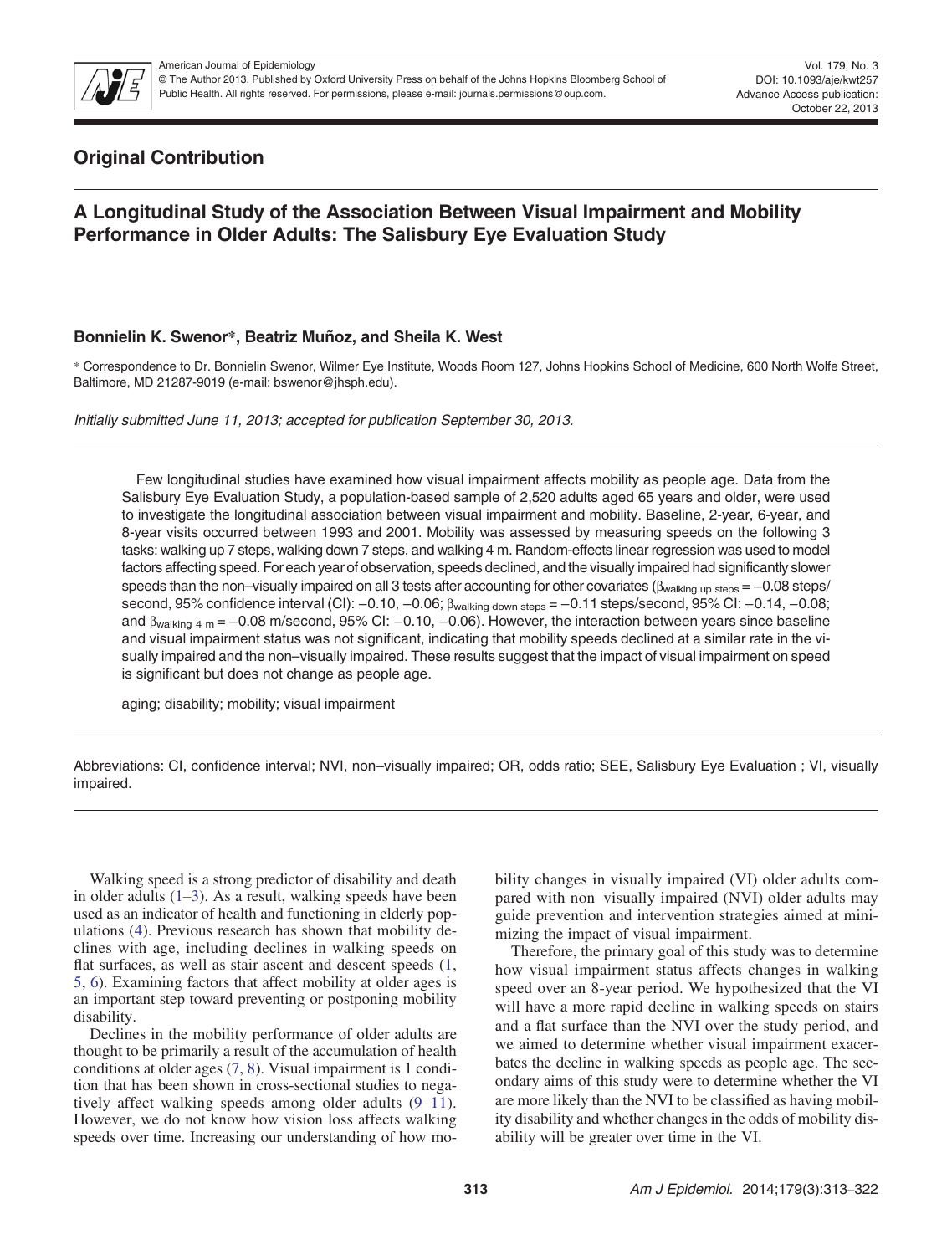### MATERIALS AND METHODS

### Study population

The institutional review board of the Johns Hopkins School of Medicine (Baltimore, Maryland) approved this research, and informed consent was obtained for all participants according to the Declaration of Helsinki. The Salisbury Eye Evaluation (SEE) Study is a population-based longitudinal study that began in 1993 and included 2,520 residents of Salisbury, Maryland, aged 65 years and older at baseline. The recruitment and eligibility criteria of the SEE Study have been previously described ([12\)](#page-8-0). Clinic visits occurred at baseline and at 2, 6, and 8 years after baseline. Figure 1 shows the number of participants who completed each study visit and the numbers lost to follow-up and death.

### Visual impairment

Distance visual acuity was measured for each eye by using a standard, forced-choice procedure and an Early Treatment for Diabetic Retinopathy Study chart ([13\)](#page-8-0). For these analyses, best-corrected visual acuity in the better-seeing eye was used.

Visual fields were measured by using a Humphrey singleintensity (24 dB) full-field (60°) screen (Carl Zeiss Meditec, Inc., Dublin, California). This test is scored as the number of points missed (out of 96 possible points). The visual fields were separated into the central field (56 points), the upper peripheral field (18 points), and the lower peripheral field (22 points). Monocular visual fields were measured, and from these data, binocular visual fields were estimated from the composite of the more sensitive of the visual field locations from each eye ([14\)](#page-8-0). The composite binocular visual field was scored as the number of points missed on the visual field examination in each of the 3 areas. The central field measured in

the SEE Study corresponds to approximately 20° of visual field.

Visual impairment was defined as best-corrected distance visual acuity worse than 20/40 in the better-seeing eye or as missing all of the points in the upper and lower peripheral fields of the visual field test. This visual acuity cutpoint corresponds to the American Association of Ophthalmology categorization of visual impairment, which defines impairment as best-corrected distance visual acuity worse than 20/40 [\(15\)](#page-8-0), and the World Health Organization categorization, which defines impairment as having less than 20° of visual field ([16\)](#page-8-0). Visual impairment was analyzed as a time-varying covariate, allowing visual impairment status to change at each study visit.

#### Performance speeds

The primary outcome was speed on the following 3 mobility tests: walking up stairs, walking down stairs, and walking 4 m. These tests have been used in previous studies of physical functioning in older adults [\(3](#page-8-0)) and have been previously described in detail [\(17](#page-8-0)). Stairs were standardized at a 32° incline. Lighting was standardized, and the test courses were free of obstacles. The times (in seconds) to climb up a set of 7 stairs, to descend the same set of stairs, and to walk 4 m on a flat surface were recorded. These values were then used to calculate speeds in steps/second or m/second. Participants who felt unsafe were allowed to refuse any of the tasks.

#### Other covariates

Data on age, sex, and self-designated race (white or black) were recorded at baseline. Age was categorized as 65–69, 70– 74, 75–79, or  $\geq$ 80 years. We also examined the following



Figure 1. Flow of Salisbury Eye Evaluation Study participants from baseline to the 8-year study visit, Salisbury, Maryland, 1993–2001.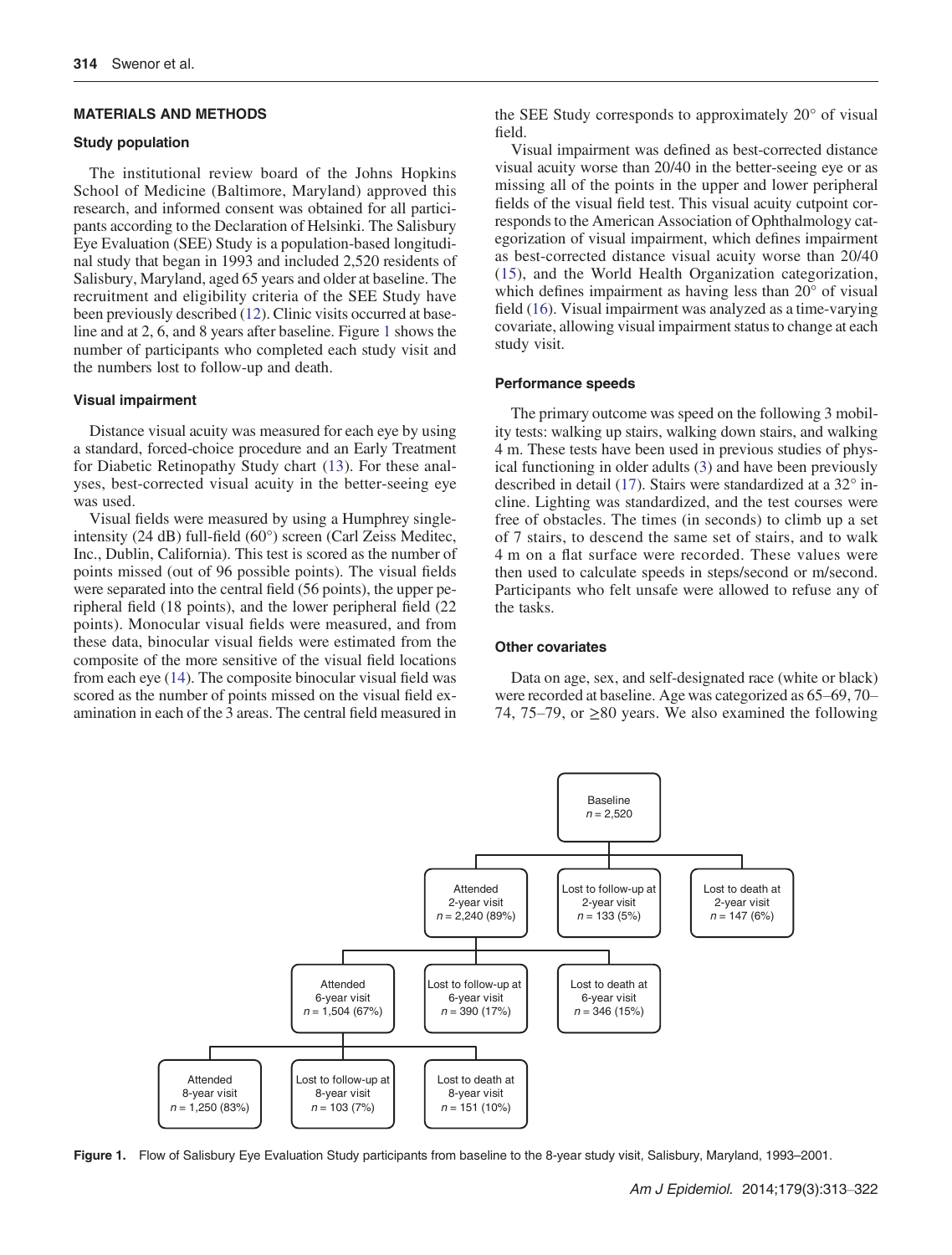| Characteristic                                   |                | <b>Visually Impaired</b><br>at Baseline<br>$(n=169; 7%)$ | <b>Not Visually</b><br><b>Impaired at Baseline</b><br>$(n=2,351; 93\%)$ |      | P Value <sup>a</sup> |
|--------------------------------------------------|----------------|----------------------------------------------------------|-------------------------------------------------------------------------|------|----------------------|
|                                                  | No.            | $\%$                                                     | No.                                                                     | $\%$ |                      |
| Age, years                                       |                |                                                          |                                                                         |      |                      |
| $65 - 69$                                        | 28             | 16.6                                                     | 752                                                                     | 32.0 |                      |
| $70 - 74$                                        | 42             | 24.9                                                     | 793                                                                     | 33.7 |                      |
| $75 - 79$                                        | 38             | 22.5                                                     | 516                                                                     | 22.0 |                      |
| >80                                              | 61             | 36.1                                                     | 290                                                                     | 12.3 | < 0.001              |
| Women                                            | 103            | 61.0                                                     | 1,355                                                                   | 57.6 | 0.40                 |
| White                                            | 96             | 56.8                                                     | 1,758                                                                   | 74.8 | < 0.001              |
| Smoking status                                   |                |                                                          |                                                                         |      |                      |
| Never                                            | 70             | 41.4                                                     | 927                                                                     | 39.4 |                      |
| Current/former                                   | 98             | 58.6                                                     | 1,416                                                                   | 60.6 | 0.77                 |
| Body mass index <sup>b</sup>                     |                |                                                          |                                                                         |      |                      |
| <18.5 (Underweight)                              | $\overline{7}$ | 4.1                                                      | 45                                                                      | 1.9  |                      |
| 18.5-24.9 (Normal weight)                        | 52             | 30.8                                                     | 655                                                                     | 27.9 |                      |
| ≥25 (Overweight/obese)                           | 110            | 65.1                                                     | 1,651                                                                   | 70.2 | 0.16                 |
| Mini-Mental State Examination score <sup>c</sup> |                | 25.2 $(3.3)^d$                                           | 27.3 $(2.5)^d$                                                          |      | < 0.001              |
| Comorbid conditions                              |                |                                                          |                                                                         |      |                      |
| Depressive symptoms                              | 30             | 17.8                                                     | 206                                                                     | 8.9  | < 0.001              |
| <b>Diabetes</b>                                  | 74             | 43.8                                                     | 702                                                                     | 29.9 | < 0.001              |
| No. of other comorbid conditions                 |                |                                                          |                                                                         |      |                      |
| $\mathbf 0$                                      | 21             | 12.4                                                     | 246                                                                     | 10.5 |                      |
| 1                                                | 37             | 21.9                                                     | 565                                                                     | 24.0 |                      |
| 2                                                | 41             | 24.3                                                     | 679                                                                     | 28.9 |                      |
| $\geq 3$                                         | 70             | 41.4                                                     | 861                                                                     | 36.6 | 0.39                 |

<span id="page-2-0"></span>Table 1. Baseline Characteristics by Visual Impairment Status in the Salisbury Eye Evaluation Study, Salisbury, Maryland, 1993–2001

a Age-adjusted, 2-sided P values determined by using univariate regression analyses, with the exception of age categories for which the P value was determined by using a  $\chi^2$  test.

<sup>b</sup> Weight (kg)/height (m)<sup>2</sup>.

<sup>c</sup> Scores range from 0 to 30; cognitive impairment is suggested by scores of 23 or less [\(18](#page-8-0)). d Values are mean (standard deviation).

covariates: body mass index (weight  $(kg)/height (m)<sup>2</sup>$ ), smoking status, number of comorbid conditions, presence of diabetes, presence of depressive symptoms, and Mini–Mental State Examination score ([18\)](#page-8-0). The values of these covariates for an individual were allowed to change at each study visit. Body mass index was categorized into the following 3 groups: underweight  $(\langle 18.5 \rangle)$ , normal weight  $(18.5 - \langle 25 \rangle)$ , and overweight/obese  $(\geq 25)$ . Smoking status was assessed via selfreport and categorized as never smoker or current/former smoker.

Certain comorbid conditions have been shown to negatively affect mobility ([18,](#page-8-0) [20\)](#page-8-0). Participants were asked questions about comorbidities by using the lead-in, "Has a doctor ever told you that you have . . ." These conditions included arthritis, hip fracture, back problem, heart attack or myocardial infarction, angina or chest pain, congestive heart failure, intermittent claudication pain in the legs, high blood pressure, emphysema, asthma after age 50 years, stroke, Parkinson's disease, cancer or malignancy, and vertigo or Meniere's

disease. The number of conditions was categorized as 0, 1, 2, or 3 or more.

The presence of diabetes was recorded if hemoglobin A1c values were above 7% or if a doctor had ever told the participant that he or she had diabetes. The presence of depressive symptoms was assessed by using the 7-item depressive symptom subscale of the General Health Questionnaire [\(21](#page-9-0), [22](#page-9-0)). Individuals are categorized as having depressive symptoms if they respond "yes" to 1 or more of the questions about worthlessness, suicidal thoughts, or hopelessness. Cognitive status was determined by using the Mini–Mental State Examination scores, which range from 0 to 30; cognitive impairment is suggested by scores of 23 or less [\(18](#page-8-0)).

#### Statistical analysis

The distribution of potential confounders was compared by visual impairment status at baseline, and 2-sided P values were determined from  $\chi^2$  tests for categorical covariates or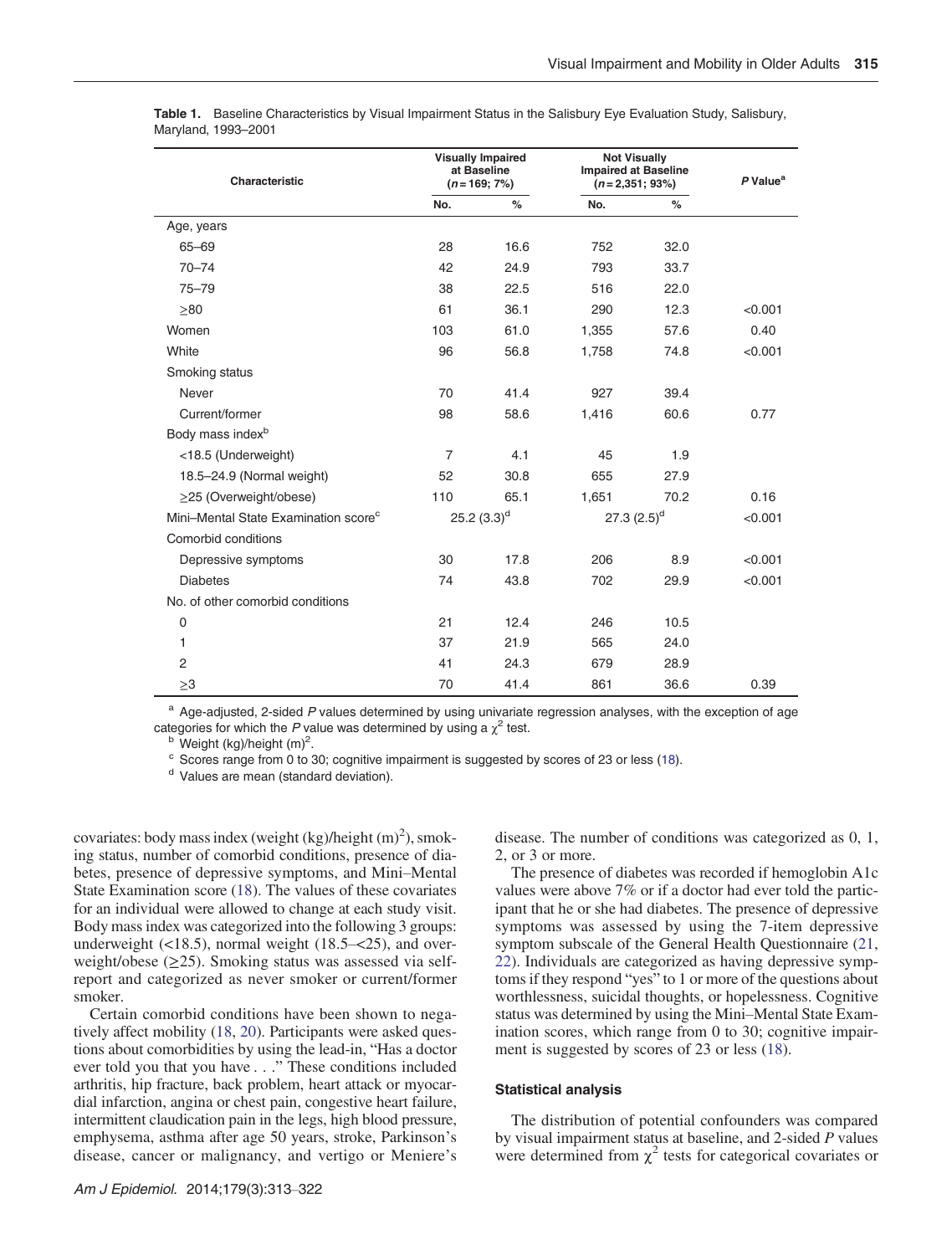|                                                              |         | <b>Stair Climbing Speed (steps/second)</b> |         |                       |         | <b>Stair Descent Speed (steps/second)</b> |         |                       |         | 4-m Walking Speed (m/second) |         |                       |
|--------------------------------------------------------------|---------|--------------------------------------------|---------|-----------------------|---------|-------------------------------------------|---------|-----------------------|---------|------------------------------|---------|-----------------------|
| Variable                                                     |         | Model 1a <sup>a</sup>                      |         | Model 1b <sup>a</sup> |         | Model 2a <sup>a</sup>                     |         | Model 2b <sup>a</sup> |         | Model 3a <sup>a</sup>        |         | Model 3b <sup>a</sup> |
|                                                              | $\beta$ | 95% CI                                     | $\beta$ | 95% CI                | $\beta$ | 95% CI                                    | $\beta$ | 95% CI                | $\beta$ | 95% CI                       | $\beta$ | 95% CI                |
| Intercept                                                    | 1.18    | 1.16, 1.20                                 | 1.18    | 1.16, 1.20            | 1.19    | 1.16, 1.22                                | 1.20    | 1.17, 1.23            | 1.10    | 1.08, 1.12                   | 1.10    | 1.07, 1.11            |
| Change per year since<br>baseline                            | $-0.02$ | $-0.03, -0.02$                             | $-0.02$ | $-0.03, -0.02$        | $-0.03$ | $-0.03, -0.02$                            | $-0.02$ | $-0.03, -0.02$        | $-0.02$ | $-0.02, -0.01$               | $-0.02$ | $-0.02, -0.01$        |
| Visual impairment status                                     |         |                                            |         |                       |         |                                           |         |                       |         |                              |         |                       |
| Not visually impaired                                        | 0.00    | Referent                                   | 0.00    | Referent              | 0.00    | Referent                                  | 0.00    | Referent              | 0.00    | Referent                     | 0.00    | Referent              |
| Visually impaired                                            | $-0.08$ | $-0.10, -0.06$                             | $-0.08$ | $-0.10, -0.05$        | $-0.11$ | $-0.14, -0.08$                            | $-0.11$ | $-0.15, -0.08$        | $-0.08$ | $-0.10, -0.06$               | $-0.08$ | $-0.10, -0.06$        |
| Visual impairment<br>status $\times$ years since<br>baseline |         |                                            |         |                       |         |                                           |         |                       |         |                              |         |                       |
| Not visually impaired                                        |         |                                            | 0.00    | Referent              |         |                                           | 0.00    | Referent              |         |                              | 0.00    | Referent              |
| Visually impaired                                            |         |                                            | 0.00    | $-0.01, 0.01$         |         |                                           | 0.00    | $-0.01, 0.01$         |         |                              | 0.00    | $-0.01, 0.01$         |
| Baseline age categories,<br>years                            |         |                                            |         |                       |         |                                           |         |                       |         |                              |         |                       |
| $65 - 69$                                                    | 0.00    | Referent                                   | 0.00    | Referent              | 0.00    | Referent                                  | 0.00    | Referent              | 0.00    | Referent                     | 0.00    | Referent              |
| $70 - 74$                                                    | $-0.06$ | $-0.07, -0.04$                             | $-0.06$ | $-0.07, -0.04$        | $-0.07$ | $-0.09, -0.06$                            | $-0.07$ | $-0.09, -0.05$        | $-0.04$ | $-0.06, -0.03$               | $-0.04$ | $-0.06, -0.03$        |
| $75 - 79$                                                    | $-0.15$ | $-0.16, -0.13$                             | $-0.15$ | $-0.16, -0.13$        | $-0.18$ | $-0.20, -0.16$                            | $-0.18$ | $-0.20, -0.16$        | $-0.13$ | $-0.14, -0.11$               | $-0.13$ | $-0.14, -0.11$        |
| $\geq 80$                                                    | $-0.22$ | $-0.24, -0.20$                             | $-0.22$ | $-0.24, -0.20$        | $-0.25$ | $-0.28, -0.23$                            | $-0.25$ | $-0.28, -0.23$        | $-0.19$ | $-0.20, -0.17$               | $-0.18$ | $-0.20, -0.17$        |
| Sex                                                          |         |                                            |         |                       |         |                                           |         |                       |         |                              |         |                       |
| Men                                                          | 0.00    | Referent                                   | 0.00    | Referent              | 0.00    | Referent                                  | 0.00    | Referent              | 0.00    | Referent                     | 0.00    | Referent              |
| Women                                                        | $-0.09$ | $-0.10, -0.08$                             | $-0.09$ | $-0.10, -0.08$        | $-0.12$ | $-0.13, -0.10$                            | $-0.12$ | $-0.13, -0.10$        | $-0.08$ | $-0.09, -0.07$               | $-0.08$ | $-0.09, -0.07$        |
| Race                                                         |         |                                            |         |                       |         |                                           |         |                       |         |                              |         |                       |
| White                                                        | 0.00    | Referent                                   | 0.00    | Referent              | 0.00    | Referent                                  | 0.00    | Referent              | 0.00    | Referent                     | 0.00    | Referent              |
| <b>Black</b>                                                 | $-0.13$ | $-0.14, -0.11$                             | $-0.13$ | $-0.14, -0.11$        | $-0.16$ | $-0.17, -0.14$                            | $-0.15$ | $-0.17, -0.14$        | $-0.13$ | $-0.15, -0.12$               | $-0.13$ | $-0.14, -0.12$        |
| Smoking status                                               |         |                                            |         |                       |         |                                           |         |                       |         |                              |         |                       |
| Never                                                        | 0.00    | Referent                                   | 0.00    | Referent              | 0.00    | Referent                                  | 0.00    | Referent              | 0.00    | Referent                     | 0.00    | Referent              |
| Current/former                                               | $-0.01$ | $-0.02, 0.01$                              | $-0.01$ | $-0.02, 0.01$         | $-0.01$ | $-0.03, 0.002$                            | $-0.01$ | $-0.03, 0.00$         | $-0.02$ | $-0.03, -0.01$               | $-0.02$ | $-0.03, -0.01$        |
| Body mass index <sup>b</sup>                                 |         |                                            |         |                       |         |                                           |         |                       |         |                              |         |                       |
| <18.5 (Underweight)                                          | $-0.01$ | $-0.05, 0.03$                              | $-0.01$ | $-0.05, 0.03$         | $-0.05$ | $-0.10, 0.01$                             | $-0.05$ | $-0.10, 0.00$         | $-0.06$ | $-0.10, -0.03$               | $-0.07$ | $-0.10, -0.03$        |
| 18.5-25 (Normal weight)                                      | 0.00    | Referent                                   | 0.00    | Referent              | 0.00    | Referent                                  | 0.00    | Referent              | 0.00    | Referent                     | 0.00    | Referent              |
| $\geq$ 25 (Overweight/obese)                                 | $-0.04$ | $-0.06, -0.03$                             | $-0.04$ | $-0.06, -0.03$        | $-0.05$ | $-0.06, -0.03$                            | $-0.04$ | $-0.06, -0.03$        | $-0.03$ | $-0.04, -0.02$               | $-0.3$  | $-0.04, -0.02$        |
| No. of comorbid conditions                                   |         |                                            |         |                       |         |                                           |         |                       |         |                              |         |                       |
| $\mathbf 0$                                                  | 0.00    | Referent                                   | 0.00    | Referent              | 0.00    | Referent                                  | 0.00    | Referent              | 0.00    | Referent                     | 0.00    | Referent              |
| 1                                                            | $-0.01$ | $-0.03, 0.00$                              | $-0.01$ | $-0.03, 0.00$         | $-0.01$ | $-0.33, 0.00$                             | $-0.02$ | $-0.03, 0.00$         | $-0.01$ | $-0.02, 0.00$                | $-0.01$ | $-0.03, 0.00$         |
| 2                                                            | $-0.04$ | $-0.05, -0.02$                             | $-0.04$ | $-0.05, -0.02$        | $-0.05$ | $-0.06, -0.03$                            | $-0.05$ | $-0.07, -0.03$        | $-0.03$ | $-0.05, -0.02$               | $-0.03$ | $-0.05, -0.02$        |
| $\geq 3$                                                     | $-0.10$ | $-0.11, -0.08$                             | $-0.10$ | $-0.11, -0.08$        | $-0.12$ | $-0.14, -0.10$                            | $-0.12$ | $-0.14, -0.10$        | $-0.09$ | $-0.10, -0.07$               | $-0.09$ | $-0.10, -0.7$         |

<span id="page-3-0"></span>Table 2. Longitudinal Association Between Walking Speeds and Visual Impairment Status in the Salisbury Eye Evaluation Study, Salisbury, Maryland, 1993–2001

Table continues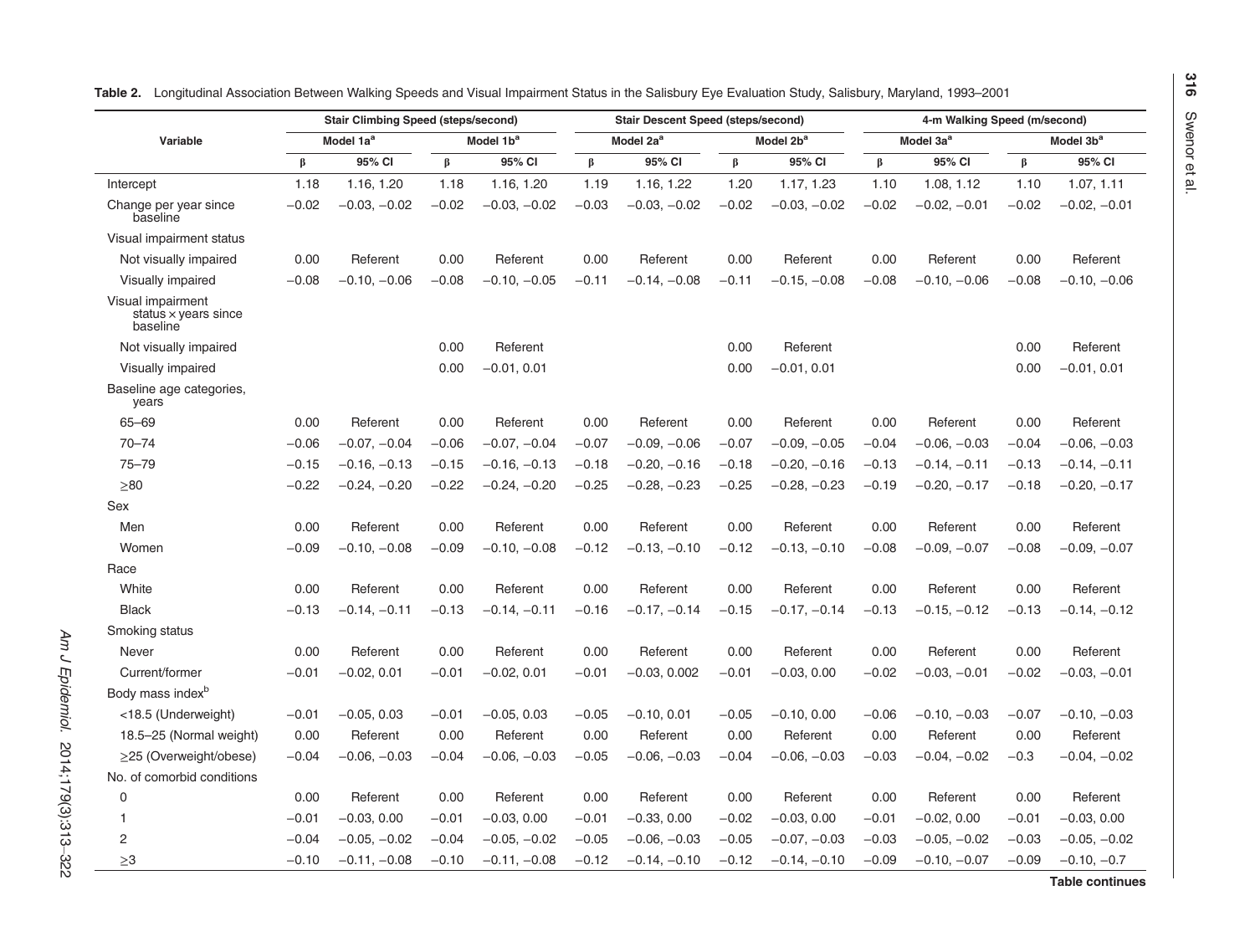|                                                                                                                                                                                                                                    |      | Stair Climbing Speed (steps/second) |               |                        |         | Stair Descent Speed (steps/second) |         |                        |               | 4-m Walking Speed (m/second) |         |                        |
|------------------------------------------------------------------------------------------------------------------------------------------------------------------------------------------------------------------------------------|------|-------------------------------------|---------------|------------------------|---------|------------------------------------|---------|------------------------|---------------|------------------------------|---------|------------------------|
| Variable                                                                                                                                                                                                                           |      | Model 1a <sup>a</sup>               |               | Model 1b <sup>a</sup>  |         | Model 2a <sup>a</sup>              |         | Model 2b <sup>a</sup>  |               | Model 3a <sup>a</sup>        |         | Model 3b <sup>a</sup>  |
|                                                                                                                                                                                                                                    |      | 95% CI                              |               | 95% CI                 |         | 95% CI                             |         | 95% CI                 |               | 95% CI                       |         | 95% CI                 |
| Depressive symptoms                                                                                                                                                                                                                |      |                                     |               |                        |         |                                    |         |                        |               |                              |         |                        |
| ž                                                                                                                                                                                                                                  | 0.00 | Referent                            | 0.00          | Referent               | 0.00    | Referent                           | 0.00    | Referent               | $\frac{0}{0}$ | Referent                     | 0.00    | Referent               |
| Yes                                                                                                                                                                                                                                |      | $-0.10 - 0.01 - 0.01$               | $-0.10$       | $-0.11, -0.08$         | $-0.10$ | $-0.13, -0.08$                     | $-0.10$ | $-0.13, -0.08$         | $-0.09$       | $-0.10, -0.07$               | $-0.09$ | $-0.10, -0.07$         |
| <b>Diabetes</b>                                                                                                                                                                                                                    |      |                                     |               |                        |         |                                    |         |                        |               |                              |         |                        |
| ž                                                                                                                                                                                                                                  | 0.00 | Referent                            | $\frac{0}{0}$ | Referent               | 0.00    | Referent                           | 0.00    | Referent               | 0.00          | Referent                     | 0.00    | Referent               |
| Yes                                                                                                                                                                                                                                |      | $-0.01$ $-0.02$ , 0.01              |               | $-0.01$ $-0.02$ , 0.01 |         | $-0.01$ $-0.02$ , 0.01             |         | $-0.01$ $-0.02$ , 0.01 |               | $-0.01$ $-0.02$ , 0.00       |         | $-0.01$ $-0.02$ , 0.00 |
| a Random-effects linear regression was used and included a random intercept and random slope with exchangeable correlation matrix.<br>Abbreviation: CI, confidence interval.<br><sup>b</sup> Weight (kg)/height (m) <sup>2</sup> . |      |                                     |               |                        |         |                                    |         |                        |               |                              |         |                        |

Student's *t* tests for continuous covariates. The distribution and mean speeds were examined by study visit and were approximately normally distributed.

Linear random-effects models were used to account for the correlation between the repeated measures by using an exchangeable correlation matrix. A separate model was run for each of the following outcomes of interest: speed walking up 7 steps (steps/second), speed walking down 7 steps (steps/ second), and speed walking 4 m (m/second). These models included time since baseline, determined the subject-specific mean speed and 95% confidence intervals by using robust variance estimators, and included random-intercept and random-slope terms. We added covariates that were significantly associated with visual impairment status from the contingency table analyses, as well as covariates that have been shown to be associated with both visual impairment and mobility. Akaike information criteria ([23](#page-9-0)) and Bayesian information criteria [\(24\)](#page-9-0) were used to assess model fit and determine the most parsimonious model. The only covariate removed from our final model was Mini–Mental State Examination score, because it did not improve the fit of our model. An interaction term between visual impairment status and time for each of our 3 models was added to test the hypothesis that the VI had a steeper decline in speeds than the NVI over the study period.

The longitudinal association between visual impairment status and the odds of being classified as having mobility disability based on speeds was also examined. We defined disability as 1 standard deviation below the population mean at baseline for each mobility measurement, which was a criterion used to define disability in previous research ([25\)](#page-9-0). This cutpoint corresponded to speeds slower than 0.7 steps/second for walking up stairs, 0.6 steps/second for walking down stairs, and 0.6 m/second for walking 4 m. We used generalized estimating equation models with an exchangeable correlation structure to determine odds ratios comparing the odds of being classified as disabled among the VI compared with the NVI over the SEE Study follow-up period [\(26](#page-9-0)). Robust variance estimators were used to determine 95% confidence intervals around these estimates. Similar to the models described above, an interaction term between visual impairment status and time since baseline was added to each of the models to test the hypothesis that the VI had a steeper trajectory of mobility disability than the NVI over the study period.

Cross-sectional logistic regression models were used to check for emmigrative selection bias. These models determined the odds of being lost to follow-up compared with the odds of remaining in the study at each visit and included covariates for visual impairment status, mobility disability based on speeds (1 model for each outcome), and the other covariates in our primary analyses. We included an interaction term between mobility disability and visual impairment status to determine whether there was differential loss to follow-up of VI participants who were classified as having mobility disability.

We conducted 2 sensitivity analyses to determine if our results were robust to the cutpoint used to define mobility disability and our definition of visual impairment. Data were analyzed by using Stata, version 12.1, software (StataCorp LP, College Station, Texas) and SAS software (SAS Institute, Inc., Cary, North Carolina).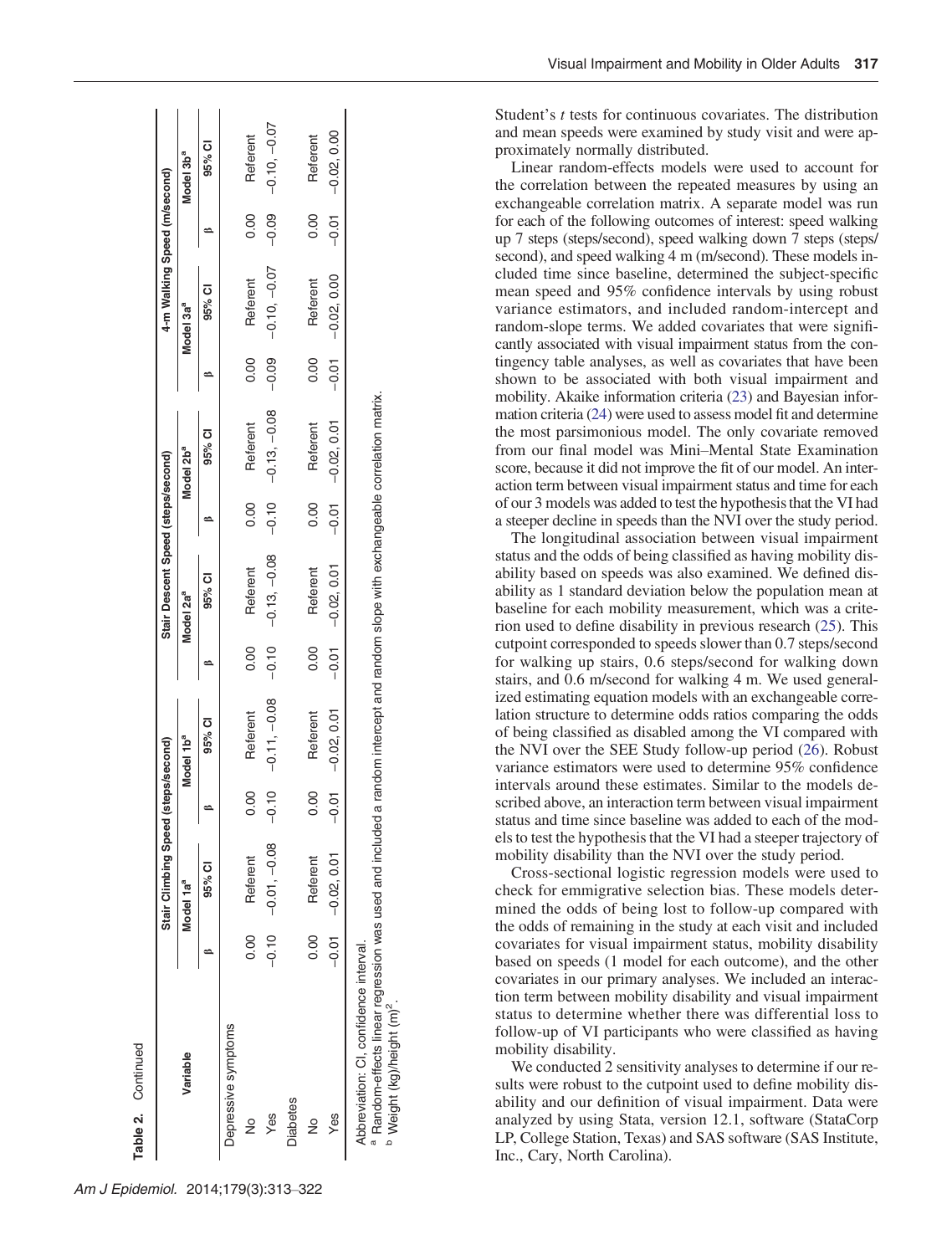|                                                              |      | <b>Disability Walking Up 7 Stairs</b> |           |                       |      | <b>Disability Walking Down 7 Stairs</b> |           |                       |      |                       | <b>Disability Walking 4 m</b> |                       |
|--------------------------------------------------------------|------|---------------------------------------|-----------|-----------------------|------|-----------------------------------------|-----------|-----------------------|------|-----------------------|-------------------------------|-----------------------|
| Variable                                                     |      | Model 4a <sup>a</sup>                 |           | Model 4b <sup>a</sup> |      | Model 5a <sup>a</sup>                   |           | Model 5b <sup>a</sup> |      | Model 6a <sup>a</sup> |                               | Model 6b <sup>a</sup> |
|                                                              | OR   | 95% CI                                | <b>OR</b> | 95% CI                | OR   | 95% CI                                  | <b>OR</b> | 95% CI                | OR   | 95% CI                | <b>OR</b>                     | 95% CI                |
| Change per year since<br>baseline                            | 1.19 | 1.17, 1.22                            | 1.20      | 1.17, 1.22            | 1.19 | 1.16, 1.22                              | 1.19      | 1.16, 1.22            | 1.20 | 1.17, 1.23            | 1.20                          | 1.17, 1.23            |
| Visual impairment status                                     |      |                                       |           |                       |      |                                         |           |                       |      |                       |                               |                       |
| Not visually impaired                                        | 1.00 | Referent                              | 1.00      | Referent              | 1.00 | Referent                                | 1.00      | Referent              | 1.00 | Referent              | 1.00                          | Referent              |
| Visually impaired                                            | 1.80 | 1.42, 2.26                            | 1.69      | 1.22, 2.32            | 2.98 | 1.58, 2.48                              | 2.08      | 1.51, 2.85            | 1.65 | 1.31, 2.10            | 1.78                          | 1.26, 2.52            |
| Visual impairment<br>status $\times$ years since<br>baseline |      |                                       |           |                       |      |                                         |           |                       |      |                       |                               |                       |
| Not visually impaired                                        | 1.00 | Referent                              | 1.00      | Referent              | 1.00 | Referent                                | 1.00      | Referent              | 1.00 | Referent              | 1.00                          | Referent              |
| Visually impaired                                            |      |                                       | 1.02      | 0.95, 1.08            |      |                                         | 0.99      | 0.93, 1.05            |      |                       | 0.98                          | 0.92, 1.04            |
| Baseline age categories,<br>years                            |      |                                       |           |                       |      |                                         |           |                       |      |                       |                               |                       |
| 65-69                                                        | 1.00 | Referent                              | 1.00      | Referent              | 1.00 | Referent                                | 1.00      | Referent              | 1.00 | Referent              | 1.00                          | Referent              |
| $70 - 74$                                                    | 1.61 | 1.29, 2.02                            | 1.61      | 1.29, 2.01            | 1.74 | 1.38, 2.20                              | 1.74      | 1.38, 2.20            | 1.57 | 1.22, 2.01            | 1.58                          | 1.23, 2.03            |
| $75 - 79$                                                    | 3.69 | 2.89, 4.73                            | 3.69      | 2.88, 4.72            | 399  | 3.09, 5.16                              | 4.00      | 3.10, 5.17            | 3.83 | 3.00, 5.00            | 3.83                          | 2.95, 5.00            |
| $\geq 80$                                                    | 5.79 | 4.33, 7.72                            | 5.80      | 4.34, 7.76            | 6.28 | 4.68, 8.42                              | 6.26      | 4.67, 8.41            | 6.43 | 4.78, 8.64            | 6.33                          | 4.70, 8.53            |
| Sex                                                          |      |                                       |           |                       |      |                                         |           |                       |      |                       |                               |                       |
| Men                                                          | 1.00 | Referent                              | 1.00      | Referent              | 1.00 | Referent                                | 1.00      | Referent              | 1.00 | Referent              | 1.00                          | Referent              |
| Women                                                        | 2.17 | 1.79, 2.63                            | 2.17      | 1.79, 2.63            | 2.08 | 1.71, 2.53                              | 2.08      | 1.71, 2.53            | 1.88 | 1.54, 2.31            | 1.86                          | 1.52, 2.28            |
| Race                                                         |      |                                       |           |                       |      |                                         |           |                       |      |                       |                               |                       |
| White                                                        | 1.00 | Referent                              | 1.00      | Referent              | 1.00 | Referent                                | 1.00      | Referent              | 1.00 | Referent              | 1.00                          | Referent              |
| <b>Black</b>                                                 | 3.04 | 2.51, 3.69                            | 3.04      | 2.51, 3.69            | 2.78 | 2.28, 3.38                              | 2.77      | 2.28, 3.37            | 3.23 | 2.66, 3.93            | 3.24                          | 2.66, 3.94            |
| Smoking status                                               |      |                                       |           |                       |      |                                         |           |                       |      |                       |                               |                       |
| Never                                                        | 1.00 | Referent                              | 1.00      | Referent              | 1.00 | Referent                                | 1.00      | Referent              | 1.00 | Referent              | 1.00                          | Referent              |
| Current/former                                               | 0.96 | 0.81, 1.16                            | 0.97      | 0.80, 1.16            | 0.99 | 0.82, 1.19                              | 0.99      | 0.82, 1.19            | 1.10 | 0.90, 1.34            | 1.09                          | 0.90, 1.32            |
| Body mass index <sup>b</sup>                                 |      |                                       |           |                       |      |                                         |           |                       |      |                       |                               |                       |
| <18.5 (Underweight)                                          | 1.33 | 0.81, 2.15                            | 1.32      | 0.81, 2.14            | 1.35 | 0.85, 2.12                              | 1.35      | 0.85, 2.13            | 1.51 | 0.97, 2.35            | 1.54                          | 0.98, 2.40            |
| 18.5-25 (Normal weight)                                      | 1.00 | Referent                              | 1.00      | Referent              | 1.00 | Referent                                | 1.00      | Referent              | 1.00 | Referent              | 1.00                          | Referent              |
| ≥25 (Overweight/ obese)                                      | 1.32 | 1.13, 1.59                            | 1.34      | 1.13, 1.59            | 1.35 | 1.14, 1.60                              | 1.35      | 1.14, 1.60            | 1.09 | 0.91, 1.30            | 1.09                          | 0.91, 1.30            |
| No. of comorbid conditions                                   |      |                                       |           |                       |      |                                         |           |                       |      |                       |                               |                       |
| 0                                                            | 1.00 | Referent                              | 1.00      | Referent              | 1.00 | Referent                                | 1.00      | Referent              | 1.00 | Referent              | 1.00                          | Referent              |
| 1                                                            | 1.17 | 1.01, 1.35                            | 1.16      | 1.01, 1.35            | 1.31 | 1.13, 1.53                              | 1.32      | 1.13, 1.53            | 1.14 | 0.96, 1.35            | 1.15                          | 0.97, 1.37            |
| $\overline{c}$                                               | 1.42 | 1.21, 1.67                            | 1.42      | 1.21, 1.66            | 1.54 | 1.30, 1.82                              | 1.54      | 1.30, 1.82            | 1.58 | 1.32, 1.89            | 1.61                          | 1.34, 1.92            |
| >3                                                           | 2.11 | 1.75, 2.54                            | 2.10      | 1.74, 2.53            | 2.28 | 1.89, 2.75                              | 2.28      | 1.89, 2.75            | 2.17 | 1.78, 2.65            | 2.18                          | 1.78, 2.67            |

<span id="page-5-0"></span>**Table 3.** Longitudinal Association Between the Odds of Being Classified as Disabled Based on Walking Speeds and Visual Impairment Status in the Salisbury Eye Evaluation Study, Salisbury, Maryland, 1993–2001

Table continues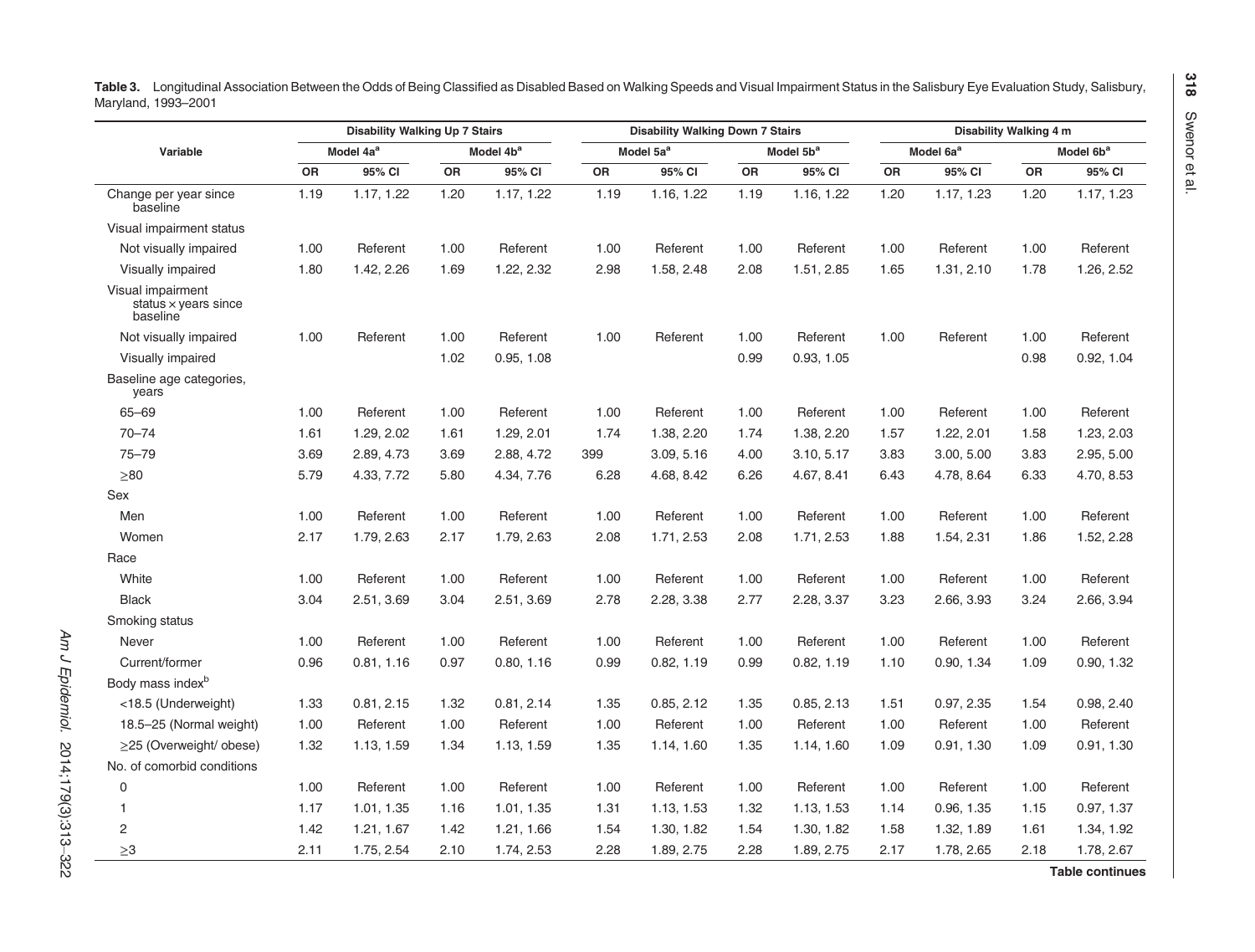|                                                                                                                                                                     |       | Disability Walking Up 7 Stairs |                |                       |               | Disability Walking Down 7 Stairs |                |                       |                |                       | Disability Walking 4 m |                       |
|---------------------------------------------------------------------------------------------------------------------------------------------------------------------|-------|--------------------------------|----------------|-----------------------|---------------|----------------------------------|----------------|-----------------------|----------------|-----------------------|------------------------|-----------------------|
| Variable                                                                                                                                                            |       | Model 4a <sup>a</sup>          |                | Model 4b <sup>a</sup> |               | Model 5a <sup>a</sup>            |                | Model 5b <sup>a</sup> |                | Model 6a <sup>a</sup> |                        | Model 6b <sup>a</sup> |
|                                                                                                                                                                     | δŘ    | 95% CI                         | g              | 95% CI                | g             | 95% CI                           | g              | 95% CI                | őβ             | 95% CI                | g                      | 95% CI                |
| Depressive symptoms                                                                                                                                                 |       |                                |                |                       |               |                                  |                |                       |                |                       |                        |                       |
| ž                                                                                                                                                                   | 0.001 | Referent                       | 00.1           | Referent              | 1.00          | Referent                         | $\frac{8}{10}$ | Referent              | 1.00           | Referent              | 1.00                   | Referent              |
| Yes                                                                                                                                                                 | 1.89  | 1.52, 2.35                     | $\frac{89}{1}$ | 1.52, 2.35            | 1.87          | 1.51, 2.33                       | 187            | 1.51, 2.33            | 2.06           | 1.65, 2.57            | 2.07                   | 1.66, 2.59            |
| <b>Diabetes</b>                                                                                                                                                     |       |                                |                |                       |               |                                  |                |                       |                |                       |                        |                       |
| ž                                                                                                                                                                   | 1.00  | Referent                       | 1.00           | Referent              | 1.00          | Referent                         | 1.00           | Referent              | 1.00           | Referent              | 1.00                   | Referent              |
| Yes                                                                                                                                                                 | 1.02  | 0.88, 1.18                     | 1.02           | 0.88, 1.17            | $\frac{3}{2}$ | 0.89, 1.18                       | $\frac{8}{10}$ | 0.89, 1.18            | $\frac{8}{10}$ | 0.83, 1.15            | 0.97                   | 0.2, 1.14             |
| a Generalized estimating equation models specifying an exchangeable working correlation matrix were used<br>Abbreviations: CI, confidence interval; OR, odds ratio. |       |                                |                |                       |               |                                  |                |                       |                |                       |                        |                       |

a Generalized estimating equation models specifying an exchangeable working correlation matrix were used.<br><sup>b</sup> Weight (kg)/height (m)<sup>2</sup>. ≤ פ ⊇  $\Omega$ 

.

# RESULTS

# Participant characteristics

At baseline, 169 (7%) of SEE Study participants were categorized as VI, and 2,351 (93%) were categorized as NVI. The VI participants were significantly older and, after adjustment for age, were more likely to be black, to have a lower Mini–Mental State Examination score, to have diabetes, and to report depressive symptoms compared with NVI participants (Table [1\)](#page-2-0).

# Visual impairment status and performance speeds

For all outcomes, performance speeds declined at each study visit, and the VI had slower speeds at each time point than did the NVI (Table [2](#page-3-0), models 1a, 2a, and 3a). We extended our models to include an interaction between years since baseline and visual impairment status to assess whether speeds declined at different rates in the VI and the NVI (Table [2,](#page-3-0) models 1b, 2b, and 3b). However, the interaction terms were not significant for any of the 3 speed outcomes, indicating that the change in speed over time was similar for the VI and the NVI over the 8-year period. For example, the interaction term between visual impairment status and speed walking up steps was 0.00 steps/second (95% confidence interval (CI): −0.01, 0.01) (Table [2](#page-3-0), model 1b), indicating that the change in speed over time for this task was the same for the VI and the NVI. However, after including this interaction term in the model, the VI still had slower speeds at each time point. For walking down stairs, the VI remained 0.08 steps/second slower than the NVI (95% CI: −0.10, −0.05) (Table [2,](#page-3-0) model 1b).

Other factors were significantly related to slower speeds, including age, sex, race, the number of other comorbid conditions, and the presence of depressive symptoms. These results were largely unchanged in the models that included an interaction between visual impairment status and years since baseline.

# Visual impairment status and mobility disability

For each year of observation, the odds of being classified as disabled for all 3 tasks increased by approximately 20% (Table [3,](#page-5-0) models 4a, 5a, and 6a). Additionally, the VI were about twice as likely to be classified as disabled than the NVI over the study period after adjustment for all other covariates. We included an interaction between years since baseline and visual impairment status to determine whether the odds of having mobility disability increased at different rates in the VI and the NVI (Table [3,](#page-5-0) models 4b, 5b, and 6b). However, this interaction was not significant for any of the mobility disability outcomes, indicating that the difference in the odds of having mobility disability between the VI and the NVI remained the same over the study period.

# Losses to follow-up

To determine the potential affect of losses to follow-up on our results, we modeled the cross-sectional odds of being lost to follow-up compared with the odds of not being lost

Table 3. Continued

Continued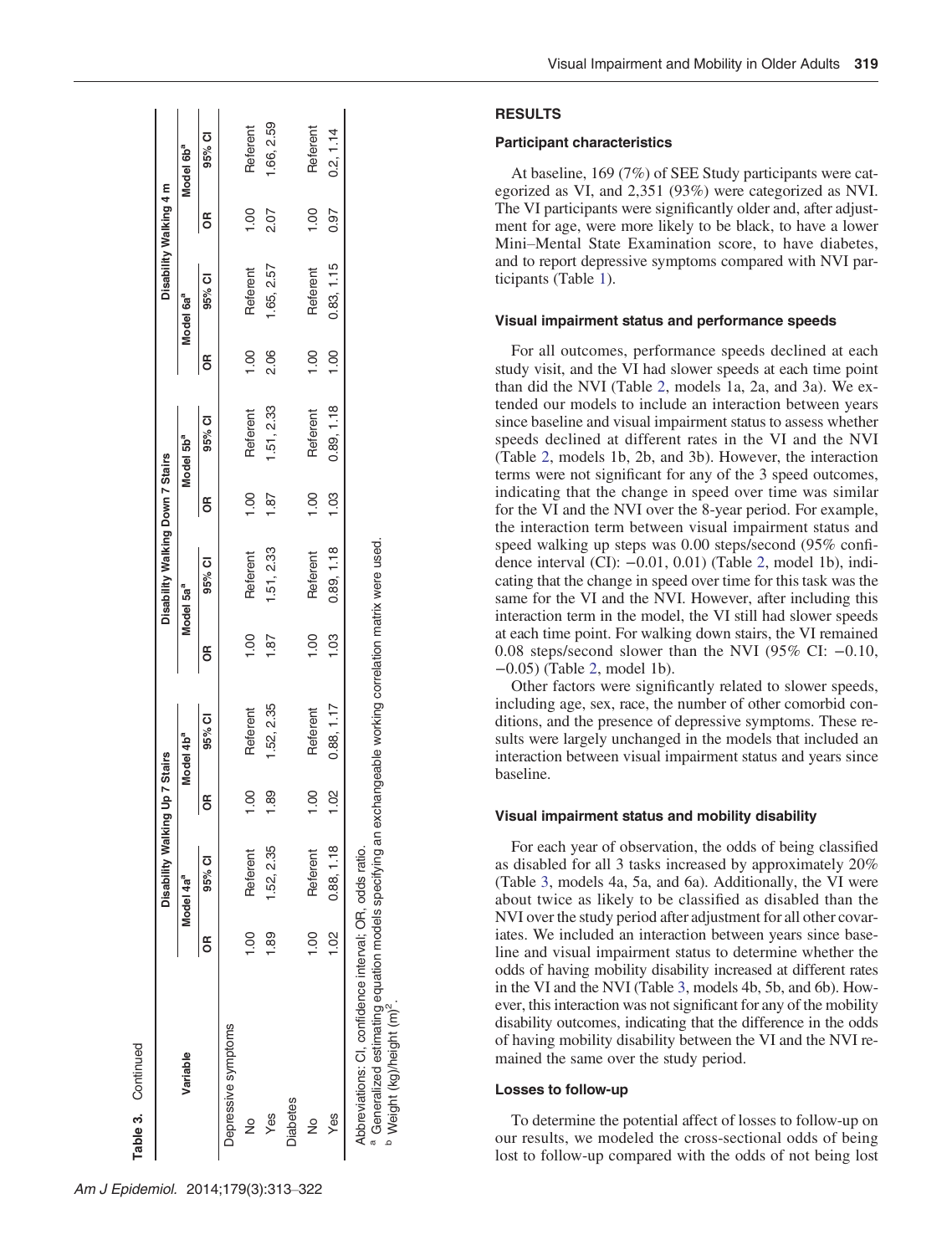to follow-up at each study visit after baseline. From baseline to the 2-year visit, the VI were not more likely than the NVI to be lost to follow-up, although those classified as having disability walking up stairs (OR<sub>lost at 2-year visit</sub> =  $1.9$ ,  $95\%$  CI:  $1.3$ ,  $2.7$ ), walking down stairs (OR<sub>lost at 2-year visit</sub> =  $1.7$ , 95% CI: 1.2, 2.4), and walking 4 m (OR<sub>lost at 2-year visit</sub> = 1.7, 95% CI: 1.1, 2.4) were more likely to be lost than those not reporting these difficulties. The interaction terms assessing differential loss to follow-up of VI participants with slowest speeds were not significant for any of the performance-based measurements (data not shown). Models predicting losses to follow-up at the 6-year and 8-year visits had the same inference; the odds of being lost were not significantly different by visual impairment status, and the interaction terms assessing differential loss to follow-up of VI participants with slowest speeds were not significant for any of the performance-based measurements.

#### Sensitivity analyses

To examine how changing the criteria used to determine mobility disability would affect the results, we shifted the cutpoint for defining mobility disability from 1 standard deviation to speeds below 0.5 standard deviations of the population baseline mean. This meant that disability was redefined as speeds slower than 0.8 steps/second walking up stairs, 0.7 steps/second walking down stairs, and 0.7 m/second walking 4 m. After we shifted the disability cutpoint, the VI were more likely than the NVI to be classified as having mobility disability for all 3 outcomes (OR disabled walking up steps =  $1.7$ , 95% CI: 1.2, 2.3; OR<sub>disabled walking down steps</sub> = 1.7, 95% CI: 1.2, 2.3; and OR<sub>disabled walking 4 m</sub> = 1.8, 95% CI: 1.3, 2.4). However, the interactions between visual impairment status and years since baseline were not significant for any of the outcomes (data not shown).

We explored how changing our definition of visual impairment affected our results and shifted this definition to best-corrected distance visual acuity worse than 20/60 in the better-seeing eye. This alternate cutpoint was chosen because it is the visual acuity criterion for visual impairment used by the World Health Organization ([16\)](#page-8-0). The inference and resulting speed estimates were largely the same as in our primary analyses and indicated that the VI had significantly slower performance speeds than the NVI ( $\beta_{\text{walking up steps}} = -0.10$ steps/second, 95% CI:  $-0.14$ ,  $-0.06$ ;  $\beta_{\text{walking down steps}} = -0.14$ steps/second, 95% CI:  $-0.20$ ,  $-0.09$ ; and  $\beta_{\text{walking 4 m}} =$ −0.09 m/second, 95% CI: −0.13, −0.05). Additionally, the interactions between the new category of visual impairment status and years since baseline were not statistically significant (data not shown).

#### **DISCUSSION**

We found that VI participants in the SEE Study had slower speeds than their NVI counterparts at every study visit; however, there is no evidence that the decline in speeds over time differed between these 2 groups. These results suggest that the difference in walking speeds between the VI and the NVI remained over the study period and did not increase over time. We also found that the VI were more likely than the NVI to be classified as having mobility disability at each study visit. Similar to our analyses of speeds, the change over time in the odds of being classified as having mobility disability was similar between the VI and the NVI.

The results of this study were contrary to our a priori hypothesis that the VI would have greater speed declines and steeper mobility disability trajectories than the NVI over the SEE Study period. We examined the following 2 possible explanations of why we did not observe a difference in mobility trajectories between the VI and the NVI: 1) differential loss to follow-up of the VI with the slowest performance speeds, and 2) sensitivity to the cutpoints of visual impairment and disability.

We posited that speed trajectories in the VI might have been attenuated (i.e., the slope of this trajectory would have been brought closer to the slope of the NVI) if there were a differential loss of these individuals. However, our crosssectional models determining the odds of being lost to followup compared with the odds of remaining in the study at each study visit indicate that the interaction terms assessing differential losses to follow-up of VI participants with slowest speeds were not significant. This suggests that our observed results are likely not due to differential loss to follow-up of the VI participants with slowest speeds over the SEE Study period.

An advantage of the SEE Study is that it provides performance-based mobility measurements that allowed us to assess change in speed over time. However, there are no clinical standards to classify individuals as disabled on the basis of mobility performance. Previous studies have suggested that, for walking on flat surfaces, speeds of 0.6 m/ second or slower indicate poor health and functioning [\(1](#page-8-0), [27,](#page-9-0) [28](#page-9-0)). In our analyses, we defined walking disability as 1 standard deviation below the baseline population means, which corresponded to 0.6 m/second for the 4-m task. Therefore, our cutpoint likely identified performance values on the stair tests that were abnormal. Our data did not support the hypothesis that the odds of being classified as disabled on the basis of performance speeds would increase at a greater rate over time in the VI compared with the NVI.

We examined the effect of shifting our definition of disability to speeds slower than 0.5 standard deviations below the population mean. These analyses resulted in the same inference for all of the covariates included in our primary models. Similarly, when we changed our definition of visual impairment to distance visual acuity worse than 20/60, we again observed the same inference as in our primary models. These observations indicate that our results are robust to the cutpoint of disability and visual impairment used.

We can offer only potential explanations for why the VI had slower speeds than the NVI at each study visit, but the trajectory of these speeds was similar in these 2 groups. Cesari et al. ([29\)](#page-9-0) have shown that comorbidity is associated with worse physical functioning, and speeds were slower as the number of comorbidities increased. In the SEE Study, 41% of the VI and 31% of the NVI had 3 or more comorbid conditions; therefore, it is possible that the mobility trajectories diverged prior to study enrollment and prior to the accumulation of multiple health conditions. Further research to determine this would require a longitudinal study of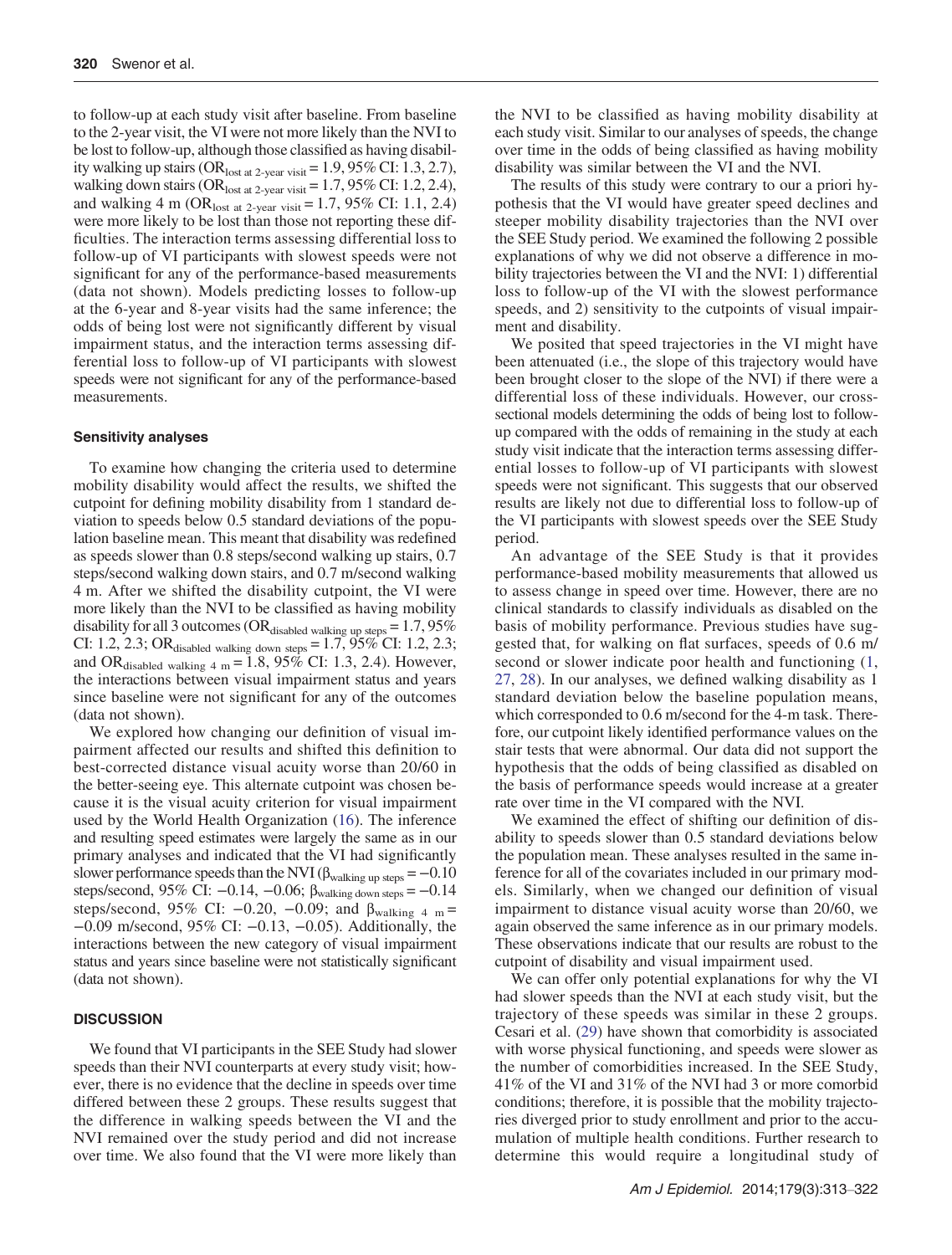<span id="page-8-0"></span>individuals without comorbid conditions who develop incident visual impairment.

This study found that the largest difference in walking speeds between the VI and the NVI was observed for the stair descent task (−0.11 steps/second) (Table [2](#page-3-0)). The differences in speeds were similar for both walking up stairs and walking 4 m (−0.08 steps/second and −0.08 m/second, respectively) (Table [2\)](#page-3-0). This may suggest that walking down stairs is the most difficult of the 3 tasks for the VI. Prior research has suggested that slower walking speeds in the VI may be partially driven by the inability to recognize changes in terrain, such as a step or a ramp [\(29](#page-9-0), [30](#page-9-0)). Additionally, the riser of steps has better contrast than the top surface of steps, meaning that it is easier to see a step's riser than the top of a step [\(30](#page-9-0), [31](#page-9-0)). When an individual walks down stairs, the step riser is not visible, and this may explain why the biggest difference in speed between the VI and the NVI was observed for this task.

The results from this study imply that walking speeds in the VI remain significantly slower than in the NVI as people age, and that those with visual impairment are more likely than the NVI to be classified as having mobility disability. It is possible that the slowing of walking speed is an instantaneous adaptation at the onset of visual impairment, and that the VI walk slowly in an effort to maintain or improve their perception of mobility safety. This hypothesis makes sense, because the VI have greater fear of falling than do the NVI [\(32\)](#page-9-0). It is possible that efforts to improve mobility speeds alone may not be effective at improving the perception of mobility disability. Instead, this could suggest that, if the goal is to reduce mobility disability in the VI, rehabilitation efforts should include interventions aimed at improving both mobility speed and mobility safety, such as with the use of mobility aids.

#### ACKNOWLEDGMENTS

Author affiliations: Dana Center for Preventive Ophthalmology, Wilmer Eye Institute, Johns Hopkins University, Baltimore, Maryland (Bonnielin K. Swenor, Beatriz Muñoz, Sheila K. West).

This study was supported by the National Institute on Aging (grants AG10184 and T32AG000247).

We are grateful to Alison Abraham, Karen Bandeen-Roche, and Pradeep Ramulu for providing technical input on the analyses used in this study.

Conflict of interest: none declared.

### **REFERENCES**

- 1. Studenski S, Perera S, Patel K, et al. Gait speed and survival in older adults. JAMA. 2011;305(1):50–58.
- 2. Guralnik JM, Ferrucci L, Pieper CF, et al. Lower extremity function and subsequent disability: consistency across studies, predictive models, and value of gait speed alone compared with the short physical performance battery. J Gerontol A Biol Sci Med Sci. 2000;55(4):M221–M231.
- 3. Fried LP, Bandeen-Roche K, Chaves PH, et al. Preclinical mobility disability predicts incident mobility disability in older women. J Gerontol A Biol Sci Med Sci. 2000;55(1): M43–M52.
- 4. Abellan van Kan G, Rolland Y, Andrieu S, et al. Gait speed at usual pace as a predictor of adverse outcomes in communitydwelling older people an International Academy on Nutrition and Aging (IANA) Task Force. J Nutr Health Aging. 2009; 13(10):881–889.
- 5. Oh-Park M, Wang C, Verghese J. Stair negotiation time in community-dwelling older adults: normative values and association with functional decline. Arch Phys Med Rehabil. 2011;92(12):2006–2011.
- 6. Hamel KA, Cavanagh PR. Stair performance in people aged 75 and older. J Am Geriatr Soc. 2004;52(4):563–567.
- 7. Shumway-Cook A, Guralnik JM, Phillips CL, et al. Ageassociated declines in complex walking task performance: the Walking InCHIANTI toolkit. J Am Geriatr Soc. 2007;55(1): 58–65.
- 8. Schrack JA, Simonsick EM, Chaves PH, et al. The role of energetic cost in the age-related slowing of gait speed. J Am Geriatr Soc. 2012;60(10):1811–1816.
- 9. Friedman DS, Freeman E, Munoz B, et al. Glaucoma and mobility performance: the Salisbury Eye Evaluation Project. Ophthalmology. 2007;114(12):2232–2237.
- 10. Turano KA, Broman AT, Bandeen-Roche K, et al. Association of visual field loss and mobility performance in older adults: Salisbury Eye Evaluation Study. Optom Vis Sci. 2004;81(5): 298–307.
- 11. Patel I, Turano KA, Broman AT, et al. Measures of visual function and percentage of preferred walking speed in older adults: the Salisbury Eye Evaluation Project. Invest Ophthalmol Vis Sci. 2006;47(1):65–71.
- 12. West SK, Munoz B, Rubin GS, et al. Function and visual impairment in a population-based study of older adults. The SEE project. Salisbury Eye Evaluation. Invest Ophthalmol Vis Sci. 1997;38(1):72–82.
- 13. Rubin GS, West SK, Munoz B, et al. A comprehensive assessment of visual impairment in a population of older Americans. The SEE Study. Salisbury Eye Evaluation Project. Invest Ophthalmol Vis Sci. 1997;38(3):557–568.
- 14. Nelson-Quigg JM, Cello K, Johnson CA. Predicting binocular visual field sensitivity from monocular visual field results. Invest Ophthalmol Vis Sci. 2000;41(8):2212–2221.
- 15. American Academy of Ophthalmology Vision Rehabilitation Committee. Preferred Practice Pattern: Vision Rehabilitation for Adults. San Francisco, CA: American Academy of Ophthalmology; 2007.
- 16. World Health Organization. International Statistical Classification of Diseases and Related Health Problems, Tenth Revision. Geneva, Switzerland: World Health Organization; 2010.
- 17. West SK, Rubin GS, Munoz B, et al. Assessing functional status: correlation between performance on tasks conducted in a clinic setting and performance on the same task conducted at home. The Salisbury Eye Evaluation Project Team. J Gerontol A Biol Sci Med Sci. 1997;52(4):M209–M217.
- 18. Folstein MF, Folstein SE, McHugh PR. "Mini-mental state". A practical method for grading the cognitive state of patients for the clinician. J Psychiatr Res. 1975;12(3):189–198.
- 19. Verbrugge LM, Lepkowski JM, Imanaka Y. Comorbidity and its impact on disability. Milbank Q. 1989;67(3-4): 450–484.
- 20. Fried LP, Bandeen-Roche K, Kasper JD, et al. Association of comorbidity with disability in older women: the Women's Health and Aging Study. J Clin Epidemiol. 1999;52(1):27–37.